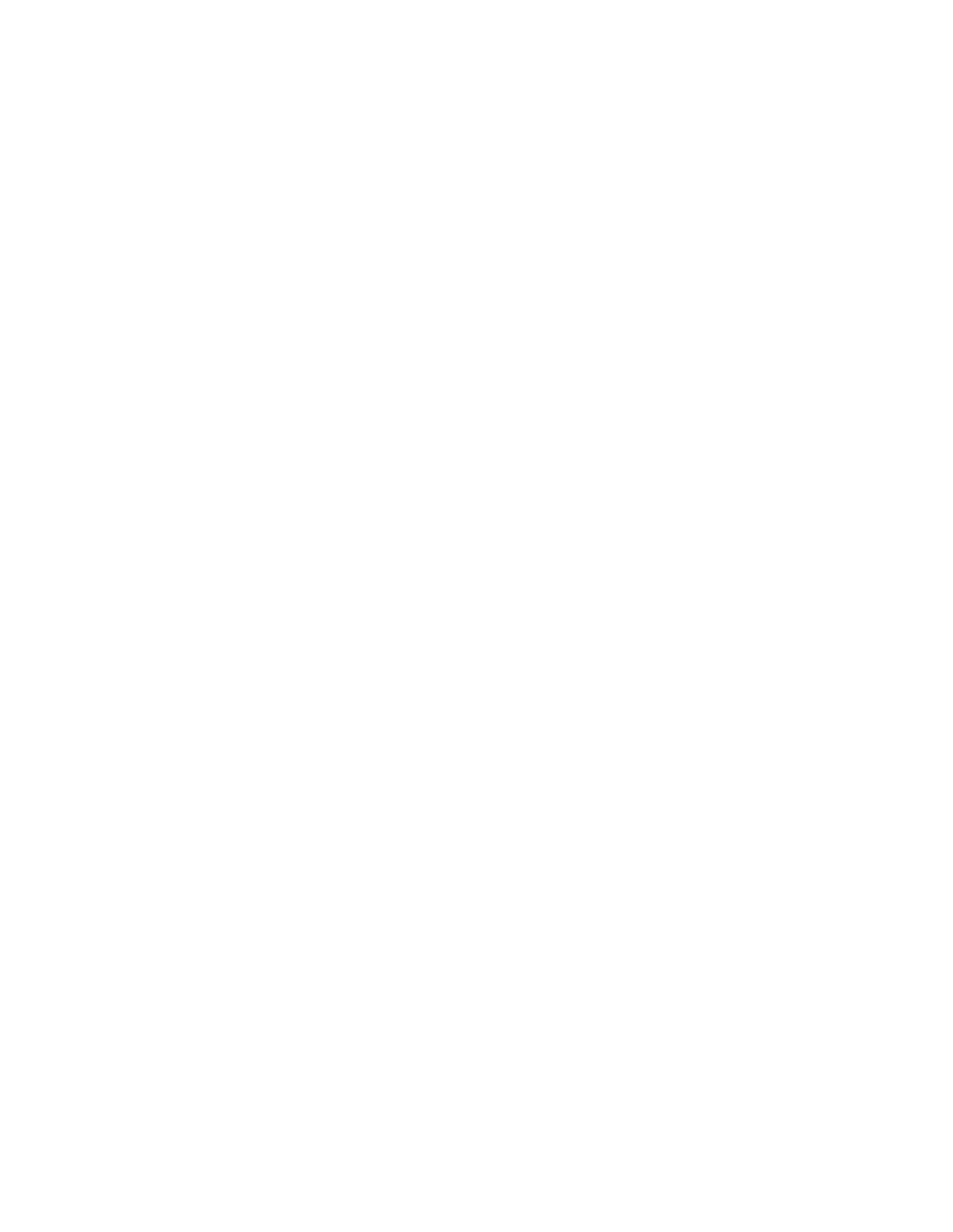# **BURKE, Justice.**

[¶1] Brodey A. Burnett was convicted on one count of attempted second degree murder and two counts of aggravated assault and battery. The trial court merged all three counts for purposes of sentencing, and sentenced Mr. Burnett to a prison term of twenty to thirty years. Mr. Burnett appeals his conviction, focusing mainly on jury instructions he claims were improper. We will affirm.

### *ISSUES*

[¶2] Mr. Burnett presents three issues, which we have reworded slightly:

1. Was the jury properly instructed on the elements of attempted second degree murder?

2. Was the jury properly instructed on the definition of "recklessly," one of the elements of aggravated assault and battery?

3. Does the fact that the elements of attempted second degree murder and the elements of aggravated assault and battery are identical deny Mr. Burnett due process of law?

# *FACTS*

[¶3] On December 25, 2009, Willie Wheeler and his younger brother, Beau, spent the day snowboarding. As they returned home to Lander that evening, Willie<sup>1</sup> received a phone call from Amber Mefferd, whom he described as a "good friend." She invited Willie and Beau to join her and Alyssa Jurado at a party at another friend's home in Riverton. They agreed, and met Ms. Mefferd and Ms. Jurado at the party at about 10 p.m. Because Willie had plans for the next day, the four decided to leave the party around midnight. They were going to leave Ms. Jurado's car at her mother's home in Riverton, then all of them would take Willie's SUV to his home in Lander.

[¶4] As they left the party, they saw Mr. Burnett standing near Ms. Jurado's car. Willie recognized Mr. Burnett from a previous encounter. According to Willie's testimony, Mr. Burnett "showed up" at a party at Willie's home a few months earlier, and "Problems did arise." Beau also testified to a previous "confrontation with Mr. Burnett." Nevertheless, Mr. Burnett asked them for a ride, saying that he wanted to "party out"

 $<sup>1</sup>$  Because the brothers have the same last name, we will refer to them by their first names.</sup>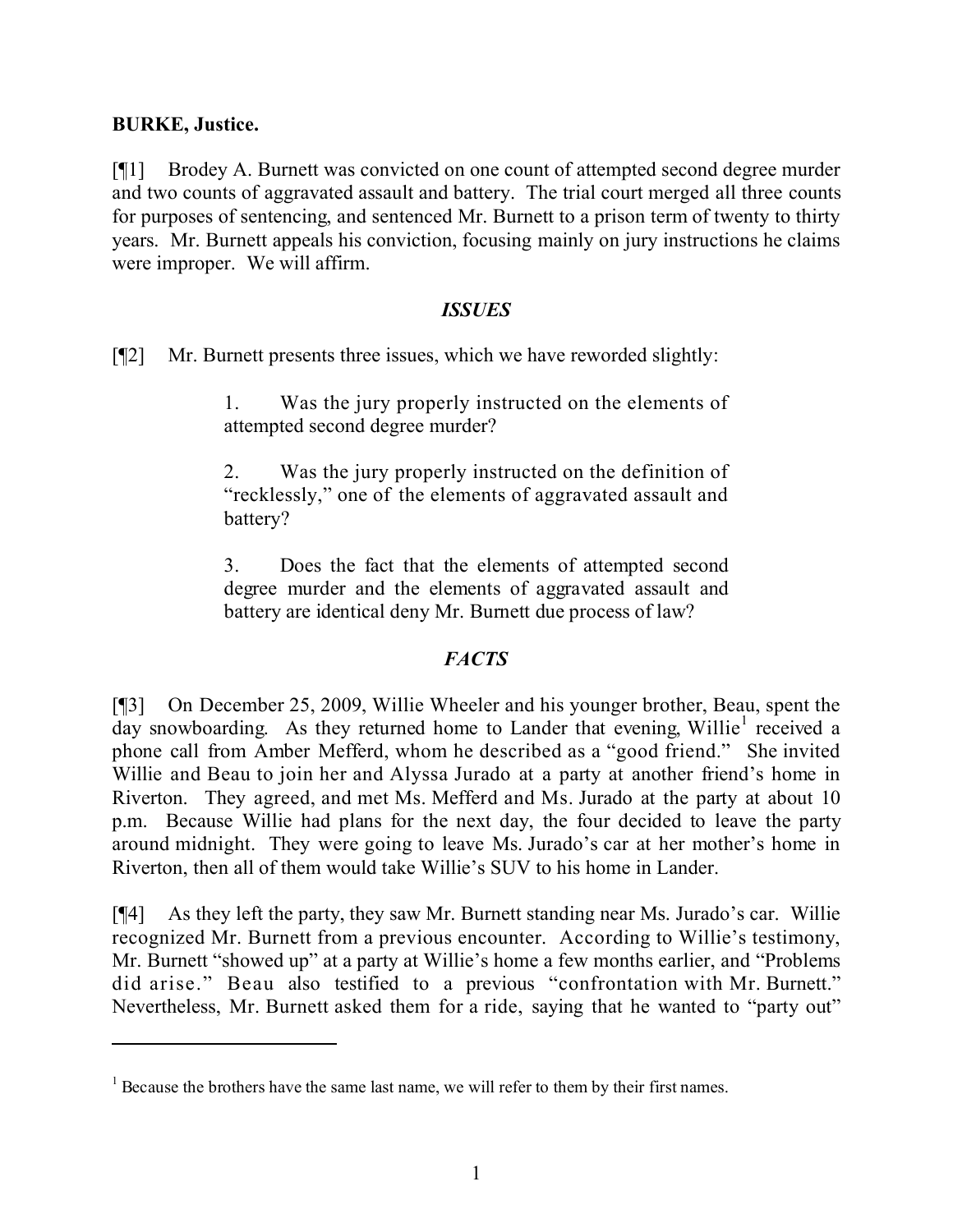with them at Willie's home in Lander. He was told there was not going to be a party at Willie's home because they were all going home to get some sleep. But Mr. Burnett was "insistent," and Beau eventually agreed to give him a ride as far as Ms. Jurado's mother's home. Mr. Burnett lived nearby, and Beau told him he could walk home from there. They left, with Willie and Ms. Mefferd in Willie's SUV, and Beau, Ms. Jurado, and Mr. Burnett in Ms. Jurado's car.

[¶5] Beau testified that, during the ride to Ms. Jurado's mother's home, Mr. Burnett "was saying stuff about my brother and wanting to fight him and all of that." According to Ms. Jurado, Mr. Burnett was "yelling around. He was just yelling." They arrived at Ms. Jurado's mother's house, and Beau parked Ms. Jurado's car at the curb. Willie stopped his SUV nearby. Mr. Burnett exited Ms. Jurado's car and approached Willie's vehicle, asking Willie again for a ride to Lander to party. Willie again told Mr. Burnett that they were not going to party, and refused to give him a ride. Mr. Burnett responded by yelling at Willie and "pounding" on the windows of the SUV. Apparently referring to their earlier encounter, Mr. Burnett asserted that "this stuff between us isn't over," and said it was time to finish it. Willie responded, "Okay, let's settle it right here," and stepped out of his SUV. Preparing to fight with Mr. Burnett, Willie took off his jacket and handed it to Beau, who was standing nearby. Willie provided this testimony about the incident that followed:

> Q [by the Prosecutor] After you tossed your jacket to Beau, what did you do?

- A I started approaching Mr. Burnett.
- Q And what happened?
- A He pulled a knife.
- Q He pulled a knife from where?
- A Out of his front right pocket. . . .
- Q What did you do when you saw that?

A I put my hands up and told Mr. Burnett, "Hey, we don't need to do anything stupid tonight. You don't want to ruin your life, you don't want to ruin mine. Just call it good and we'll go from here." . . .

Q Did you have anything in your hands?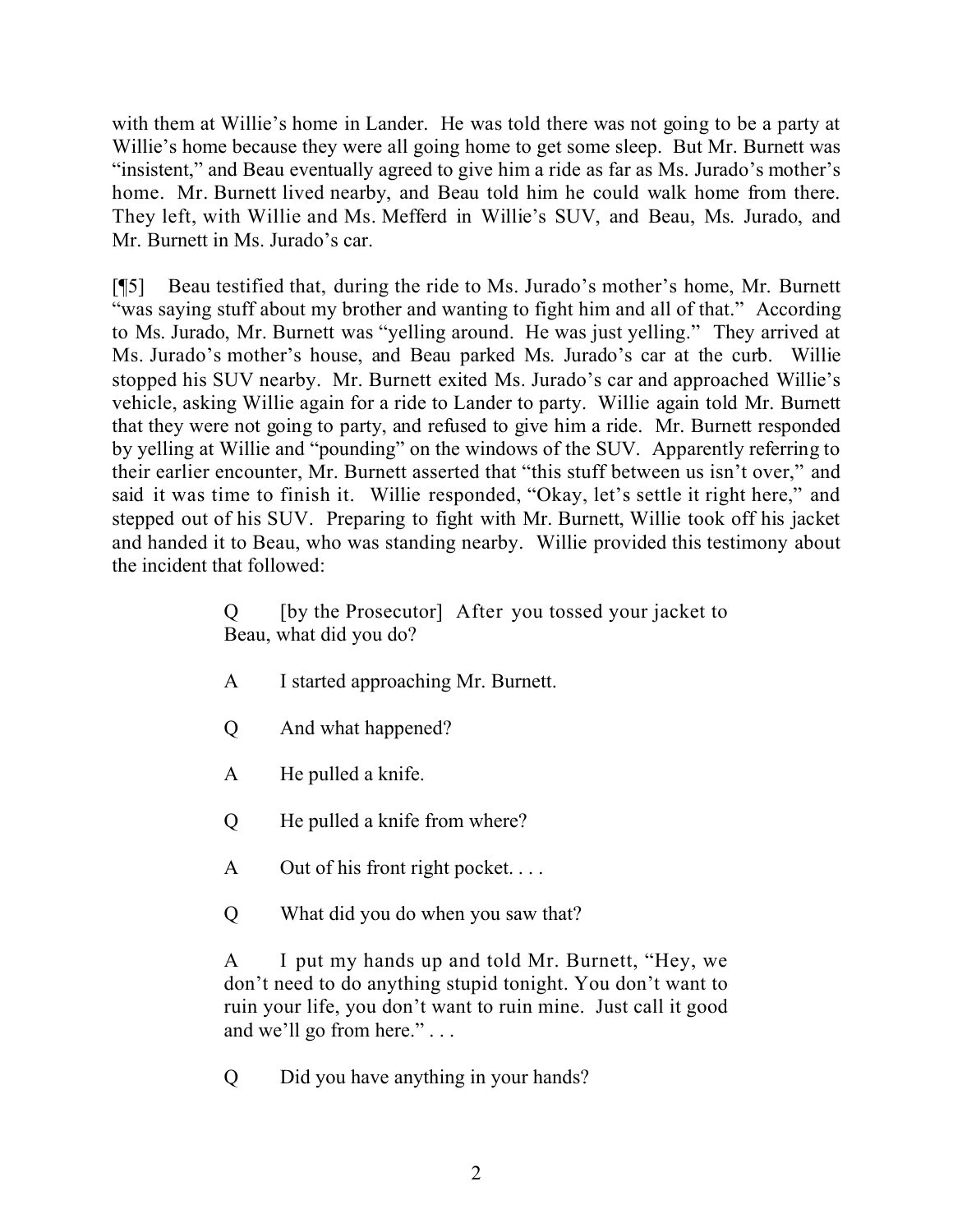A No, ma'am.

Q Where was Beau at that point?

A He was still at the back of the truck by the back doors, still about four, five [feet] away from me.

Q What did you do at that point after you told him you didn't want any trouble? What happened next?

A I went to . . . get a flashlight out of the back of my truck.

Q Why were you looking for a flashlight at that point?

A To defend myself. . . .

Q As you were reaching into that vehicle or looking for the flashlight that you described, what happened next?

A One of the girls, I don't know which one it was, screamed, and I felt a large pound on my back. I didn't know what it was. Thought it was just a punch.

[¶6] Ms. Mefferd and Ms. Jurado also thought Mr. Burnett had punched Willie in the back. Beau, however, had seen the knife in Mr. Burnett's hand, and yelled to Willie that he had been stabbed. Beau tried to get Willie into the SUV and away from Mr. Burnett, but Mr. Burnett came at them again, cursing and lunging at them with the knife. After chasing them around the vehicle, Mr. Burnett "took off to the east." Willie and Beau jumped into the SUV, with Willie in the driver's seat and Beau in the back seat. Willie drove away.

[¶7] Willie drove only a short distance before he began coughing up blood. He stopped the vehicle and started to get out so that Beau could drive. He collapsed to the ground. Beau helped him into the back seat, then got in behind the wheel. As Beau started driving toward the hospital, Ms. Jurado called 911. When they arrived at the hospital, Willie was taken into the emergency room and received immediate medical attention.

[¶8] One of the doctors who treated Willie in the emergency room testified that Willie had suffered a stab wound near the middle of his back just to the left of his spine. The doctors inserted a tube into Willie's chest. Willie continued to bleed through that tube, and his pulse rate stayed high, indicating that he was losing blood. Willie eventually lost about three and a half liters of blood, the doctor testified, which was significant for a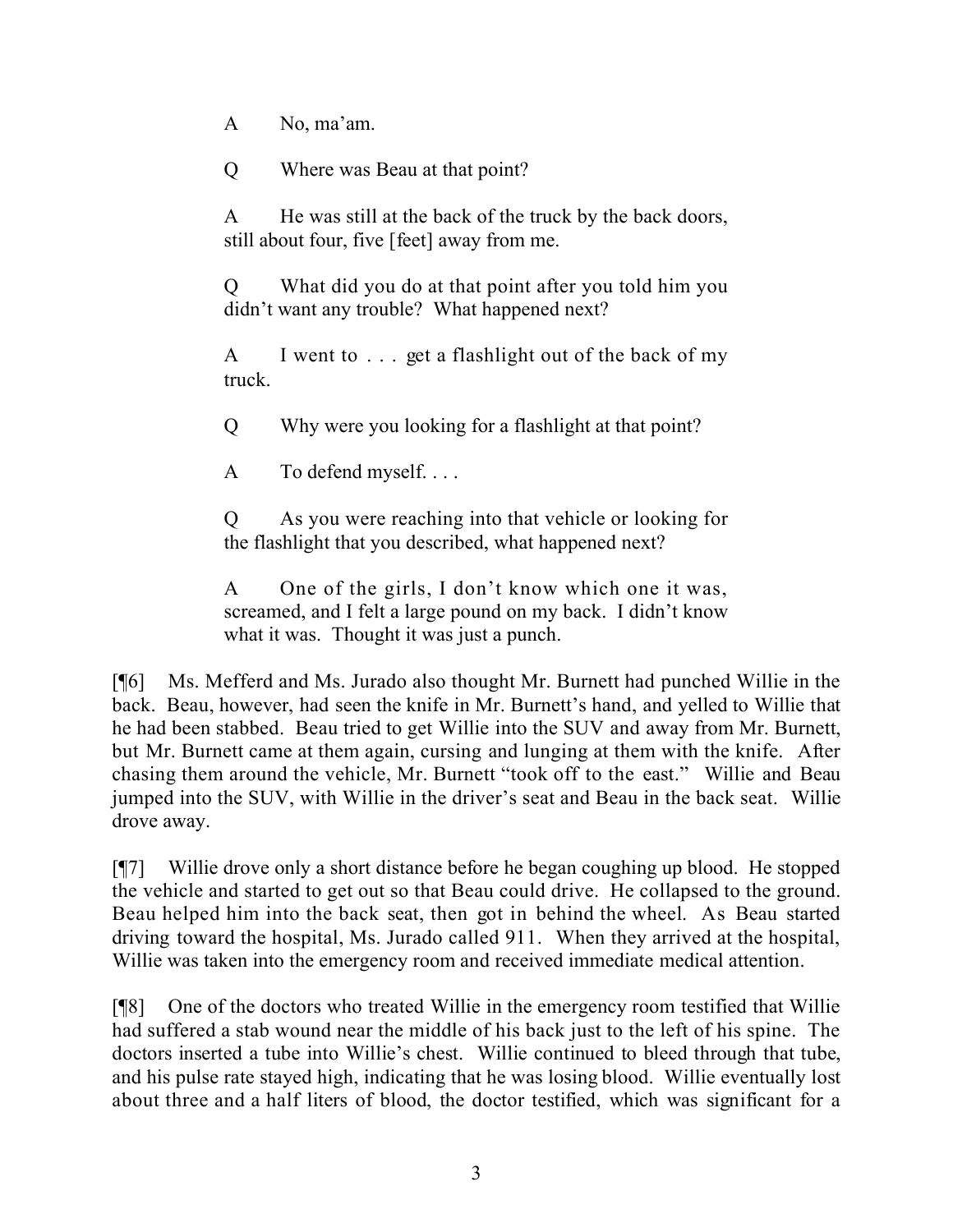person whose normal blood volume would be about five liters. The doctor termed such substantial blood loss as "dangerous" and "life-threatening." In addition, Willie's lung remained collapsed – a condition the doctor termed "urgent" – and the doctors determined that he needed chest surgery. Because that surgery was generally not performed in the Riverton hospital, arrangements were made to send Willie on a Life Flight to Casper. The surgery performed there revealed a laceration of the intercostal artery, a large artery "that runs along the rib, supplying the rib and the muscles around there." Willie was hospitalized for five days, and was released on January 1, 2010.

[¶9] Based on his observations, the doctor described Willie's condition as critical due to his injuries. He estimated that Willie's odds of surviving the stabbing had been "no more than 50/50, based on the amount of blood loss, the continuing blood loss."

[¶10] Before Willie was flown from the hospital in Riverton, he gave a statement to a police officer. According to the officer, Willie said that he had been stabbed by Mr. Burnett, and also reported a "previous incident with Mr. Burnett where they had been in a physical altercation." Ms. Mefferd and Ms. Jurado also spoke to the police officer, reporting that Willie had been stabbed by Mr. Burnett. An investigation at the scene revealed footprints in the fresh snow around where the vehicles were parked, and "a small spot that appeared to be blood on the ground in the snow." The police officer followed one set of prints, made by athletic shoes, going away toward the east, eventually leading to a house the officer recognized as belonging to Mr. Burnett's mother and stepfather. After a back-up officer arrived, the investigating officer knocked at the door, and the step-father answered. He said he did not think Mr. Burnett was there, but gave the officers permission to look inside.

[¶11] The officers found Mr. Burnett asleep on a couch in the basement. They found a pair of black basketball shoes on the floor next to the couch, the soles of which were consistent with the prints the investigating officer had followed from the scene of the incident. They found two knives on a table located near Mr. Burnett. The knife with a black blade had a substance on it that appeared to be blood. The officers collected the shoes and the knives as evidence. They also took the blue jeans that Mr. Burnett had been wearing, and upon inspection, they found what appeared to be blood spots inside the front right pocket and outside the back right pocket.

[¶12] Mr. Burnett was arrested and charged with attempted second degree murder. He was also charged with one count of aggravated assault and battery inflicting serious bodily injury, and one count of aggravated assault and battery with a deadly weapon. After hearing the evidence summarized above, the jury convicted him on all three counts. Because all three counts arose from the same incident, the district court ordered the counts merged for purposes of sentencing, and sentenced Mr. Burnett to a term of twenty to thirty years in prison. Mr. Burnett asks this Court to review and reverse his conviction.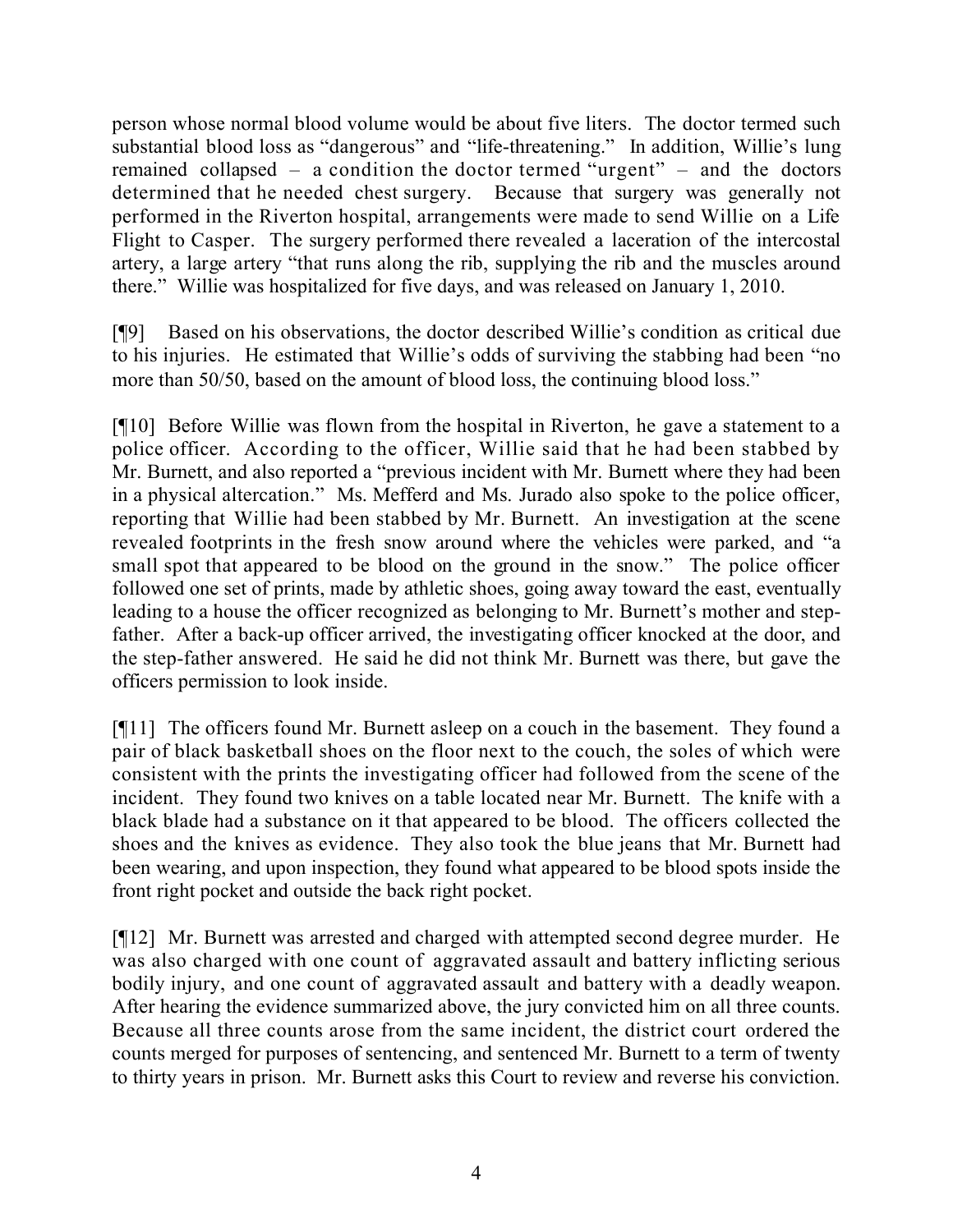## *DISCUSSION*

## *Jury Instructions – Standard of Review*

[¶13] In his first two issues, Mr. Burnett challenges the jury instructions given by the district court in his trial. The record reveals that Mr. Burnett did not object to any of the jury instructions at issue. We therefore review these jury instructions for plain error. To establish plain error in regard to jury instructions, Mr. Burnett must show that the record clearly sets forth the jury instructions at issue; that those instructions clearly and obviously, not merely arguably, violated an established and unequivocal rule of law; and that the error materially prejudiced his right to a fair trial. *Bloomfield v. State*, 2010 WY 97, ¶ 9, 234 P.3d 366, 369 (Wyo. 2010); *Causey v. State*, 2009 WY 111, ¶ 18, 215 P.3d 287, 293 (Wyo. 2009).

[¶14] "When reviewing questions involving jury instructions, we afford the trial court significant deference." *Bloomfield*, ¶ 9, 234 P.3d at 369. We do not single out individual jury instructions or parts of them, but rather, we consider the jury instructions as a whole. *Id*. The test of their adequacy is "whether the instructions leave no doubt as to the circumstances under which the crime can be found to have been committed." *Id*, ¶ 15, 234 P.3d at 373, *quoting Mueller v. State*, 2001 WY 134, ¶ 9, 36 P.3d 1151, 1155 (Wyo. 2001).

### *Jury Instructions – Attempted Second Degree Murder*

[¶15] Mr. Burnett satisfies the first prong of the plain error test, as the district court's jury instructions are clearly set forth in the record. Those pertaining specifically to attempted second degree murder read as follows:

### INSTRUCTION NO. 14

The defendant is charged in Count 1 in the Amended Information with Attempted Murder in the Second Degree. The pertinent parts of the statute concerning Attempt under which the defendant is charged in Count 1 reads in part as follows:

> (a) A person is guilty of an attempt to commit a crime if: (i) With the intent to commit the crime, he does any act which is a substantial step towards commission of the crime. A "substantial step" is conduct which [is] strongly corroborative of the firmness of the person's intention to complete the commission of the crime[.]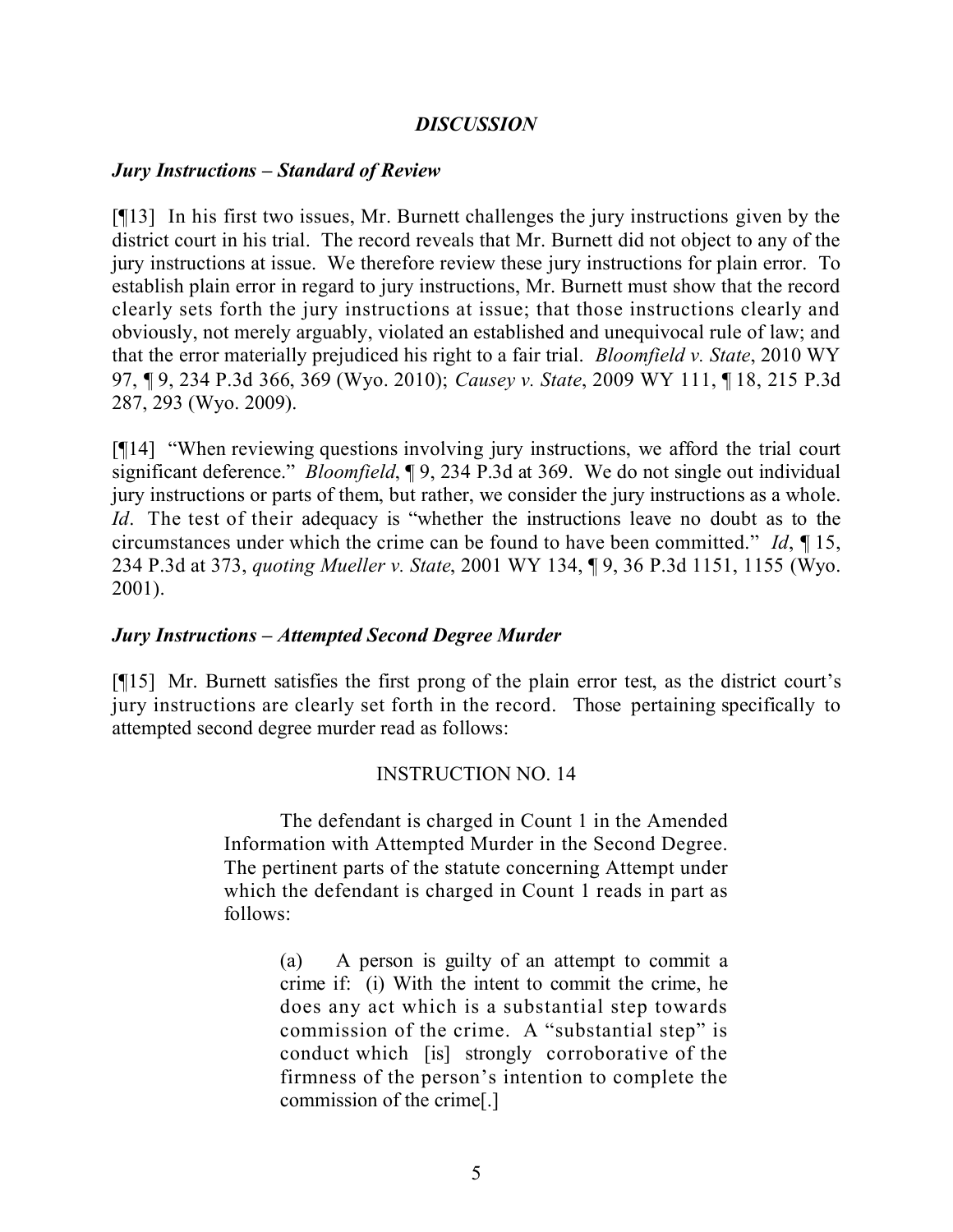#### INSTRUCTION NO. 15

The defendant is charged in Count 1 in the Amended Information with Attempted Murder in the Second Degree. The pertinent part of the statute concerning Murder in the Second Degree under which the defendant is charged in Count 1 reads in part as follows:

> Whoever purposely and maliciously, but without premeditation, kills any human being is guilty of murder in the second degree[.]

#### INSTRUCTION NO. 16

The elements of the crime of Attempt to Commit Murder in the Second Degree as charged in this case, are:

- 1. On or about the  $26<sup>th</sup>$  day of December, 2009,
- 2. In Fremont County, Wyoming
- 3. The Defendant, BRODEY A BURNETT
- 4. Intending to commit the crime of Murder in the Second Degree, and [sic]
- 5. Did an act which was a substantial step towards committing the crime of Murder in the Second Degree.

If you find from your consideration of all the evidence that each of these elements has been proved beyond a reasonable doubt, then you should find the defendant guilty.

If, on the other hand, you find from your consideration of all the evidence that any of these elements has not been proved beyond a reasonable doubt, then you should find the defendant not guilty.

#### INSTRUCTION NO. 17

The term malice means that the act constituting the offense charged was done intentionally, without legal justification or excuse or that the act was done in such a manner as to indicate hatred, ill will, or hostility towards another.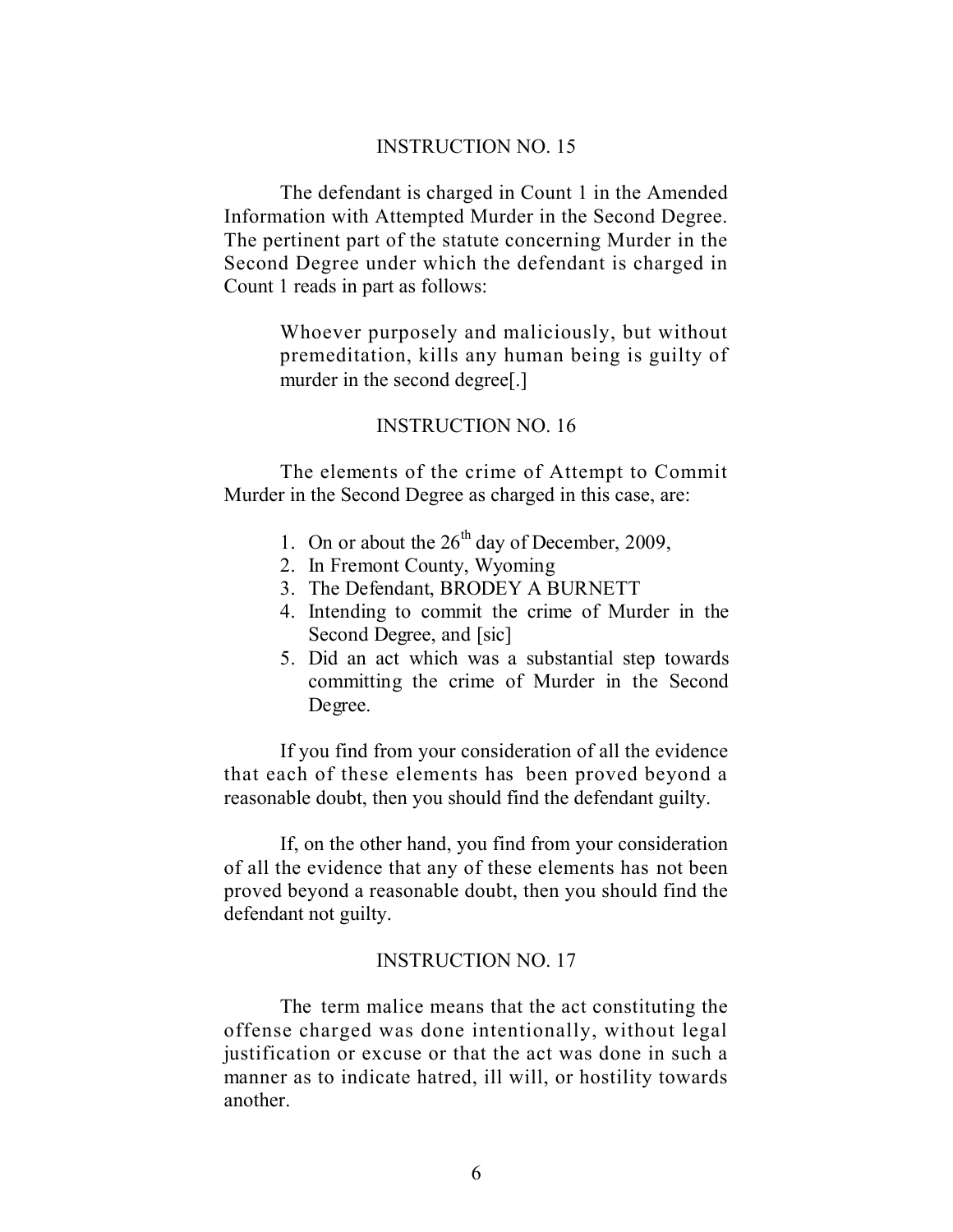"Maliciously" means acting in the state of mind in which an intentional act is done without legal justification or excuse. The term "maliciously" conveys the meaning of hatred, ill will, or hostility toward another.

"Purposely" means intentionally[.]

As used in Instruction 16, "substantial step" means conduct which is strongly corroborative of the firmness of the defendant's intention to complete the commission of the crime.

[¶16] We must evaluate these instructions in light of the applicable statutes and our prior cases dealing with those statutes. The Wyoming statute defining second degree murder provides, in relevant part, that "Whoever purposely and maliciously, but without premeditation, kills any human being is guilty of murder in the second degree." Wyo. Stat. Ann. § 6-2-104 (LexisNexis 2009). A separate statute, Wyo. Stat. Ann. § 6-1- 301(a), provides that:

> (a) A person is guilty of an attempt to commit a crime if: (i) With the intent to commit the crime, he does any act which is a substantial step towards commission of the crime. A "substantial step" is conduct which is strongly corroborative of the firmness of the person's intention to complete the commission of the crime.

Reading the language of these two statutes together, we have held that a person may be convicted of attempted second degree murder only if a jury makes two related findings: first, that he intentionally performed an act constituting a substantial step toward completing the underlying crime of second degree murder; and second, that he acted "purposely and maliciously" as required by the statute defining second degree murder. *Bloomfield*, ¶ 13, 234 P.3d at 372; *Reilly v. State*, 2002 WY 156, ¶ 12, 55 P.3d 1259, 1263 (Wyo. 2002). Thus, the instructions in Mr. Burnett's case needed to inform the jury that, to convict him, it had to find that Mr. Burnett intentionally stabbed Willie, and that he did so purposely and maliciously. *See Blooomfield*, ¶ 14, 234 P.3d at 373.

[¶17] Mr. Burnett focuses on Instruction No. 16. He points out that it did not include acting purposely and maliciously on the list of the elements of the crime. Accordingly, he claims that "the jury was not informed of the necessary elements of malice and purpose," as set forth in Wyo. Stat. Ann. § 6-2-104, and that his conviction was in error because the jury "never determined whether these had been proven beyond a reasonable doubt."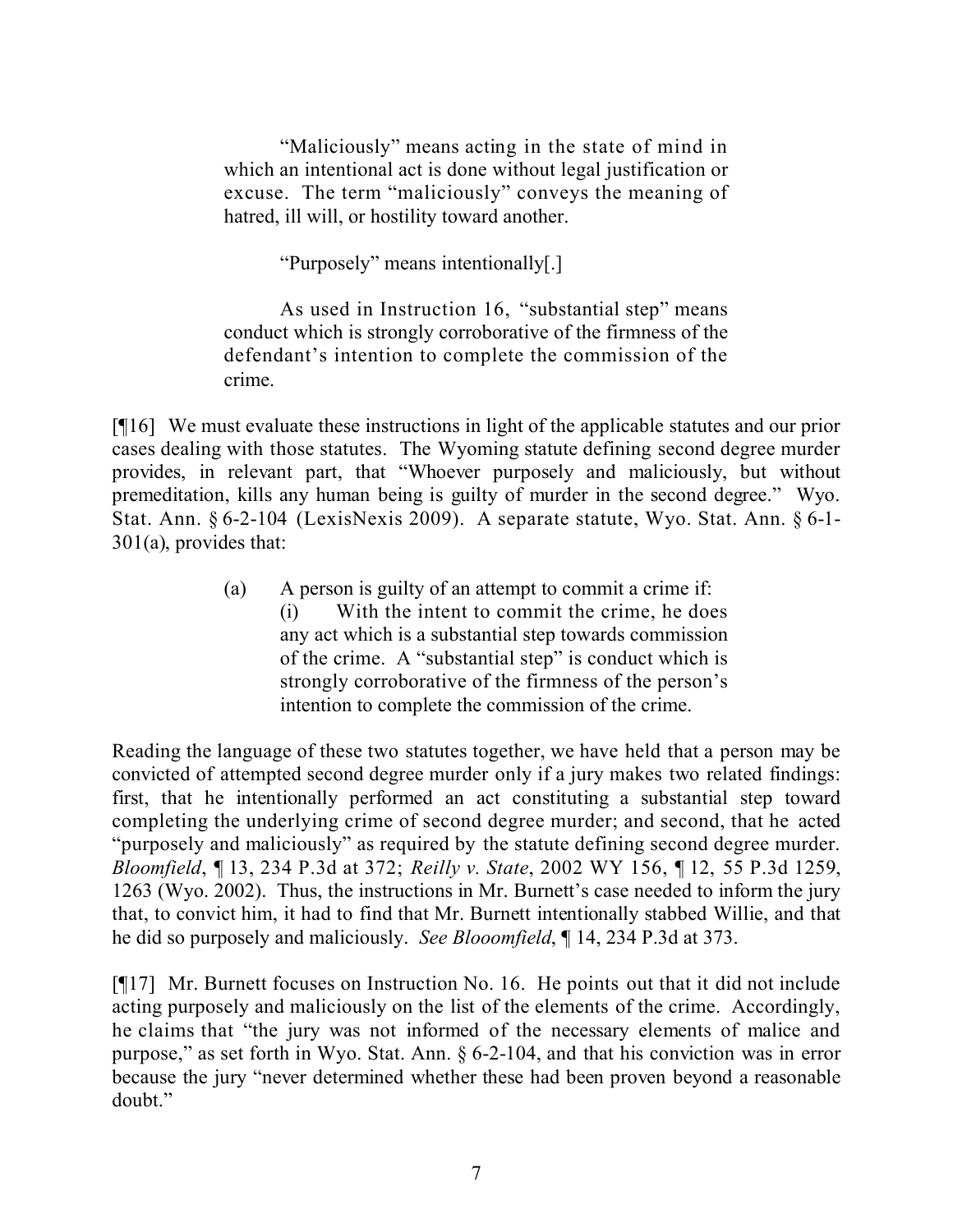[¶18] Mr. Burnett is obviously correct that Instruction No. 16 did not include the words "purposely and maliciously." However, we do not evaluate Instruction No. 16 by itself, but consider it in context with the other instructions relating to attempted second degree murder. Instruction No. 16 informed the jury that, to find Mr. Burnett guilty, it must find that he intended "to commit the crime of Murder in the Second Degree." Instruction No. 15, immediately prior to the instruction on which Mr. Burnett focuses, informed the jury that a person must act "purposely and maliciously" to commit the crime of second degree murder. Instruction No. 17, immediately following the instruction at issue, defined both purposely and maliciously. These instructions, as a whole, adequately informed the jury that it must find Mr. Burnett had acted purposely and maliciously in order to convict him of attempted second degree murder. Mr. Burnett has not demonstrated that these jury instructions were in clear and obvious violation of an established and unequivocal rule of law. Consequently, we do not conclude that they were plainly erroneous.

# *Jury Instructions – Aggravated Assault and Battery*

[¶19] In a very short argument, Mr. Burnett contends that the district court inadequately instructed the jury on the definition of "recklessly" as related to the crime of aggravated assault and battery causing serious bodily injury. Wyo. Stat. Ann. § 6-2-502(a)(i) provides that a person is guilty of aggravated assault and battery if he "Causes or attempts to cause serious bodily injury to another intentionally, knowingly or recklessly under circumstances manifesting extreme indifference to the value of human life." Based on this statutory language, we have previously held that, "in an aggravated assault and battery trial, the jury should be given an instruction defining 'reckless under circumstances manifesting extreme indifference to the value of human life' rather than just 'reckless.'" *O'Brien v. State*, 2002 WY 63, ¶ 21, 45 P.3d 225, 232 (Wyo. 2002).

[¶20] Mr. Burnett points to the following definition of the term recklessly, given by the district court in Instruction No. 22:

> "Recklessly" is defined as the following conduct: A person acts recklessly when he consciously disregards a substantial and unjustifiable risk that the harm he is accused of causing will occur, and the harm results. The risk shall be of such nature and degree that disregarding it constitutes a gross deviation from the standard of conduct that a reasonable person would observe in the situation.

He complains that this definition does not incorporate the concept of "recklessly under circumstances manifesting extreme indifference to the value of human life," as required for aggravated assault and battery.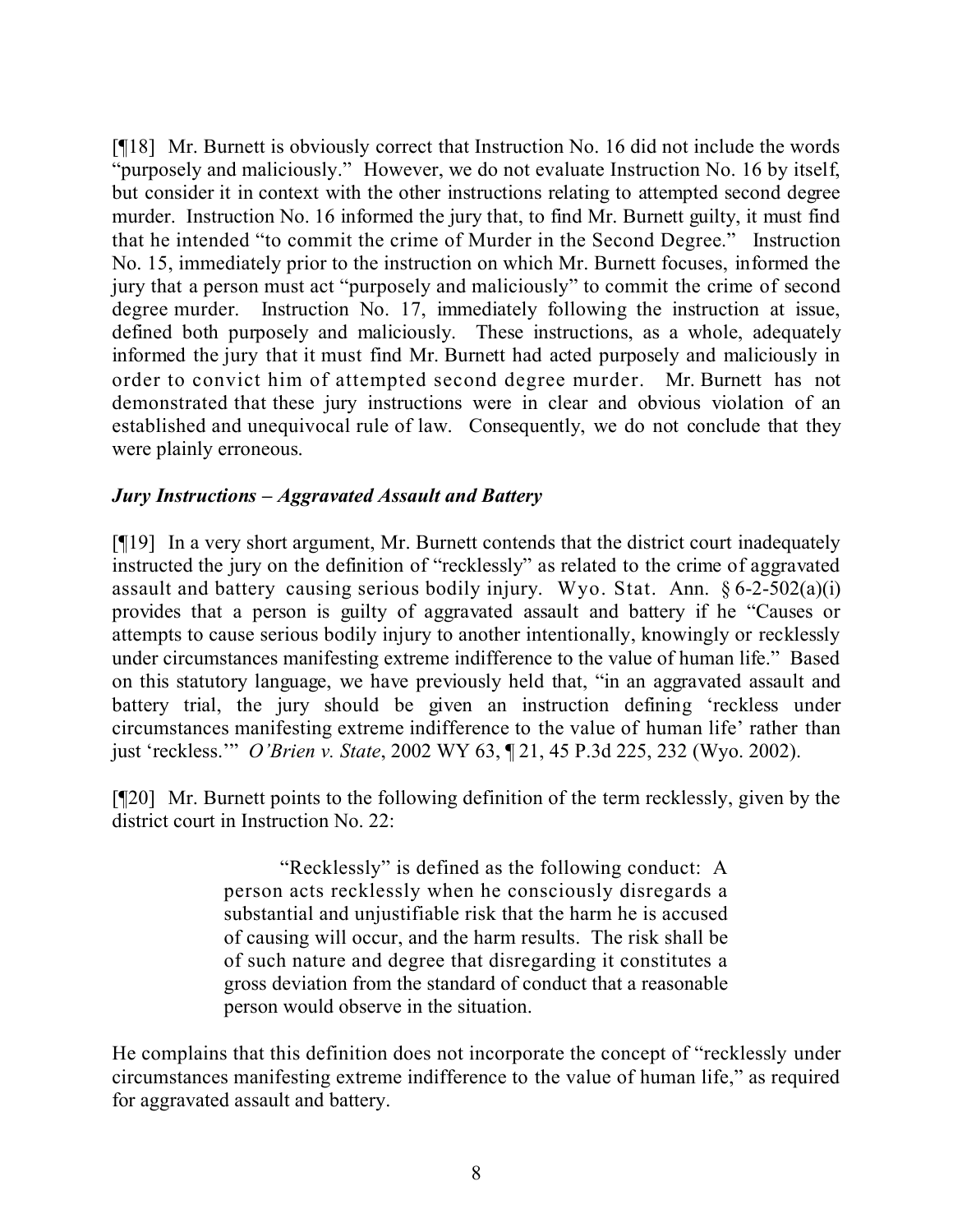[¶21] His argument overlooks the other instructions relating to aggravated assault and battery that set forth precisely the language at issue:

#### INSTRUCTION NO. 18

The defendant is charged in Count 2 in the Amended Information with Aggravated Assault and Battery. The pertinent parts of the statute under which the defendant is charged in Count 2 read[] in part as follows:

> (b) A person is guilty of aggravated assault and battery if he:

> > (i) Causes serious bodily injury to another intentionally, knowingly or recklessly *under circumstances manifesting extreme indifference to the value of human life*[.]

## INSTRUCTION NO. 19

The elements of the crime of Aggravated Assault and Battery, as charged in this case are:

- 1. On or about the  $26<sup>th</sup>$  day of December, 2009
- 2. In the County of Fremont, Wyoming.
- 3. The Defendant, BRODEY A BURNETT
- 4. Intentionally, knowingly or recklessly *under circumstances which showed an extreme indifference to human life*
- 5. Caused serious bodily injury to another person, Willie Wheeler.

If you find from your consideration of all the evidence that each of these elements has been proved beyond a reasonable doubt, then you should find the defendant guilty.

If, on the other hand, you find from your consideration of all the evidence that any of these elements has not been proved beyond a reasonable doubt, then you should find the defendant not guilty.

(Emphasis added.) Again, we do not focus solely on Instruction 22, as Mr. Burnett does,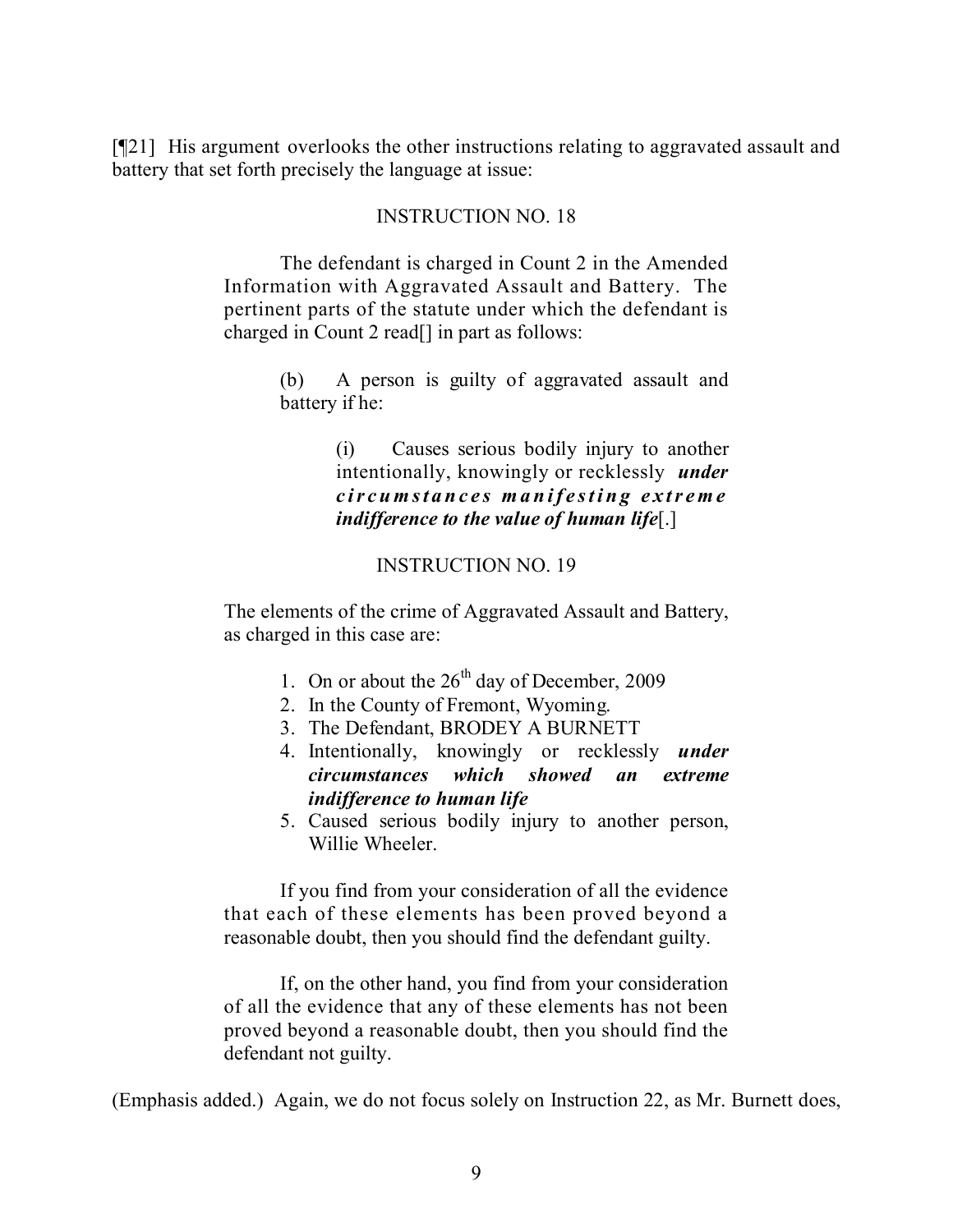but on the instructions as a whole. *Bloomfield*, ¶ 9, 234 P.3d at 369. Considering all of the instructions, we conclude that the jury was adequately instructed on the element of "recklessly under circumstances manifesting extreme indifference to the value of human life" for purposes of the crime of aggravated assault and battery.

[ $[$ [22] We also note that Wyo. Stat. Ann.  $\S 6$ -2-502(a)(i) provides that a person is guilty of aggravated assault and battery if he "Causes or attempts to cause serious bodily injury to another intentionally, knowingly *or* recklessly under circumstances manifesting extreme indifference to the value of human life." (Emphasis added.) The legislature's use of the word "or" indicates that any one of the three states of mind is sufficient to support a conviction. In a special verdict form in Mr. Burnett's case, the jury found that he had acted "intentionally," *and* "knowingly," *and* "recklessly under circumstances which showed extreme indifference to the value of human life." Thus, even if the district court had not properly instructed the jury on the definition of reckless, the jury's findings that he acted intentionally and knowingly would be sufficient to sustain Mr. Burnett's conviction. We conclude that the jury instructions regarding aggravated assault and battery causing serious bodily injury were not in error and caused no prejudice to Mr. Burnett.

# *Elements of Attempted Second Degree Murder and Aggravated Assault and Battery*

[¶23] In his third issue, Mr. Burnett claims that the elements of attempted second degree murder are identical to the elements of aggravated assault and battery. He asserts that, because the two crimes are identical, it is left "to the whim of the prosecutor" to decide which crime to charge, and the prosecutor is free to make that decision on arbitrary and discriminatory bases. This, Mr. Burnett claims, is a violation of his constitutional rights.

[¶24] We do not agree that the elements of the two crimes are identical. Mr. Burnett was charged with two separate counts of aggravated assault and battery. The two counts were based on separate statutory provisions, Wyo. Stat. Ann. § 6-2-502(a)(i), and Wyo. Stat. Ann.  $\S 6$ -2-502(a)(ii), which provide that a person is guilty of aggravated assault and battery if he:

> (i) Causes or attempts to cause serious bodily injury to another intentionally, knowingly or recklessly under circumstances manifesting extreme indifference to the value of human life; [or]

(ii) Attempts to cause, or intentionally or knowingly causes bodily injury to another with a deadly weapon.

[¶25] The second of these statutory provisions defines the crime of aggravated assault and battery with a deadly weapon. Applying this definition, a person must use a deadly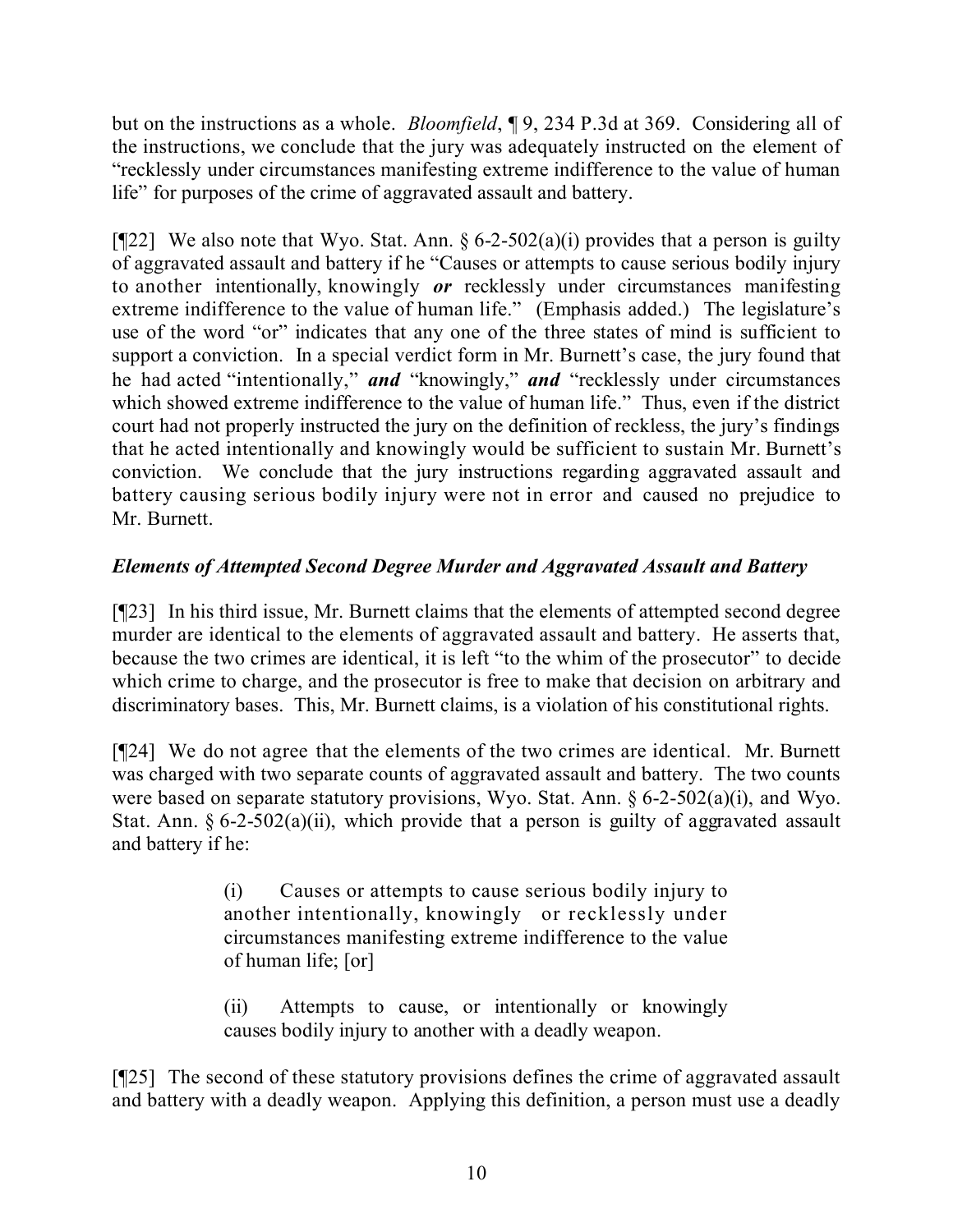weapon to be convicted of this crime. A person need not use a deadly weapon in order to be convicted of attempted second degree murder. Plainly, these two crimes do not have identical elements.

[¶26] The other statutory provision defines the crime of aggravated assault and battery causing serious bodily injury. Applying this definition, a person must act "intentionally, knowingly or recklessly under circumstances manifesting extreme indifference to the value of human life" in order to be convicted. In contrast, to be convicted of attempted second degree murder as defined by Wyo. Stat. Ann. §§ 6-2-104 and 6-1-301, and as discussed under Mr. Burnett's first issue, a person must act "purposely and maliciously."

[¶27] Mr. Burnett asserts that the term "purposely," an element of attempted second degree murder, is synonymous with "intentionally" and "knowingly," elements of aggravated assault and battery. Section 21.01C of the Wyoming Criminal Pattern Jury Instructions states that "'Purposely' means intentionally," providing support for Mr. Burnett's assertion. However, to be convicted of attempted second degree murder, a person must act both purposely and maliciously. *Bloomfield*, ¶ 14, 234 P.3d at 373; *Guy v. State*, 2008 WY 56, ¶ 38, 184 P.3d 687, 698 (Wyo. 2008). The term maliciously conveys the meaning of hatred, ill will, or hostility toward another. *Butcher v. State*, 2005 WY 146, ¶ 24, 123 P.3d 543, 550-51 (Wyo. 2005). Acting "maliciously" is an element of attempted second degree murder, but it is not an element of aggravated assault and battery causing serious bodily injury. The elements of the two crimes are not identical.

[¶28] We do not ignore the similarity between "maliciously" and "recklessly under circumstances manifesting extreme indifference to the value of human life." But even if these different elements of the two crimes were functionally equivalent, our precedent firmly establishes that the overlap does not violate Mr. Burnett's constitutional rights. In *Johnson v. State*, 2003 WY 9, ¶ 25, 61 P.3d 1234, 1245 (Wyo. 2003), Mr. Johnson contended that two separate criminal statutes, one defining first degree felony murder and the other defining child abuse, punished "virtually identical conduct in two very disparate ways." Felony murder carried a potential death penalty, while child abuse was punishable by a maximum sentence of five years in prison. Quoting dicta from *Small v. State*, 689 P.2d 420, 425 (Wyo. 1984), Mr. Johnson asserted that "wherever two or more statutes provide different punishment for exactly the same criminal conduct, equal protection is violated." *Johnson*, ¶ 25, 61 P.3d at 1245. This is, in effect, the same argument now presented by Mr. Burnett.

[¶29] We squarely rejected Mr. Johnson's argument in light of the United States Supreme Court decision in *United States v. Batchelder*, 442 U.S. 114, 99 S.Ct. 2198, 60 L.Ed.2d 755 (1979), a case that dealt with two provisions prohibiting convicted felons from possessing firearms, one with a maximum penalty of two years and one with a maximum penalty of five years. Although the United States Supreme Court agreed that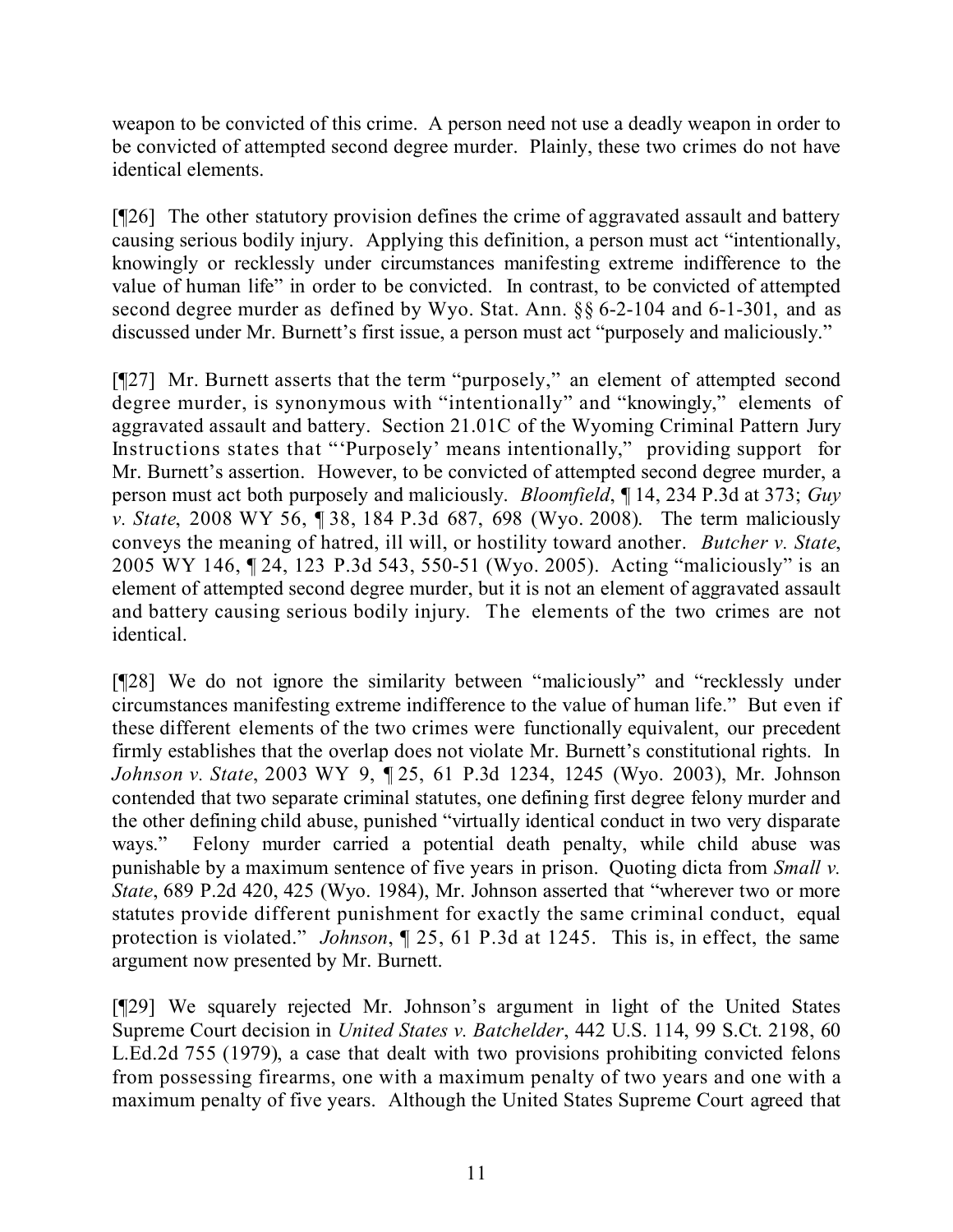the provisions were "overlapping," it also noted that both provisions unambiguously specified the prohibited conduct and the penalties available upon conviction.

> That this particular conduct may violate both Titles does not detract from the notice afforded by each. Although the statutes create uncertainty as to which crime may be charged and therefore what penalties may be imposed, they do so to no greater extent than would a single statute authorizing various alternative punishments. So long as overlapping criminal provisions clearly define the conduct prohibited and the punishment authorized, the notice requirements of the Due Process Clause are satisfied.

*Id.* at 123, 99 S.Ct. at 2204. With regard to equal protection rights, the Court wrote that, "when an act violates more than one criminal statute, the Government may prosecute under either so long as it does not discriminate against any class of defendants." *Id*. at 123-24, 99 S.Ct. at 2204.

[¶30] Following the lead of the United States Supreme Court in *Batchelder*, we held that overlapping criminal statutes did not violate Mr. Johnson's federal or state rights to due process or equal protection. *Johnson*, ¶ 32, 61 P.3d at 1248. As Mr. Burnett concedes, we have approved and applied the *Batchelder* decision in numerous cases. *E*.*g*. *Worcester v. State*, 2001 WY 82, ¶ 26, 30 P.3d 47, 55-56 (Wyo. 2001); *Duffy v. State*, 789 P.2d 821, 826 (Wyo. 1990); *Kallas v. State*, 704 P.2d 693, 694-95 (Wyo. 1985). Mr. Burnett has not convinced us to depart from this precedent.

[¶31] Mr. Burnett's conviction is affirmed.